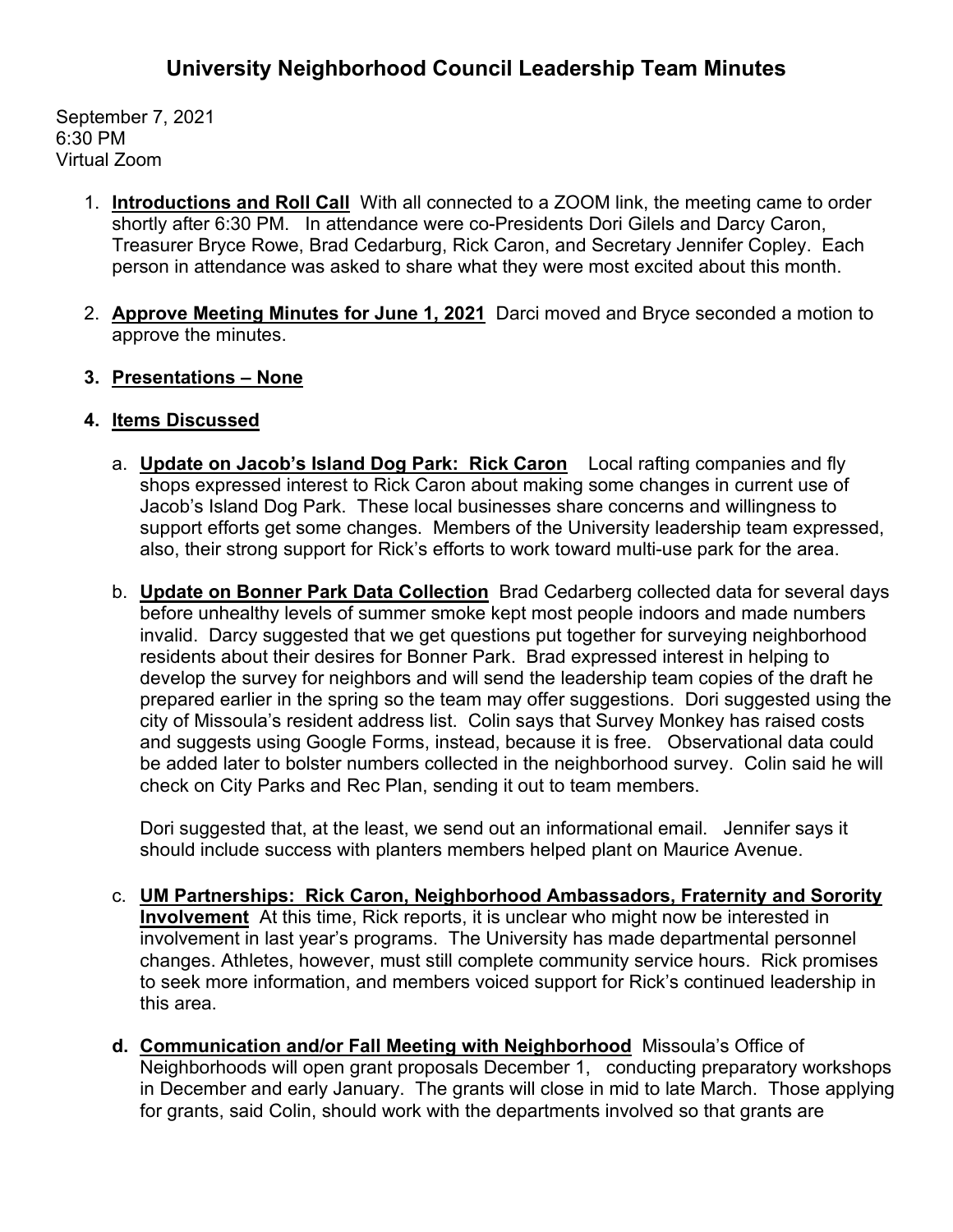consistent with city goals, processes, and plans. The time to meet with City Parks and Recreation is from October to December, when their workloads diminish. Jennifer and Dori volunteered to meet in City Parks and Recreation and bring information back to the October meeting. Jennifer suggested we invite City Parks and Recreation to our November meeting to discuss Bonner Park and Jeannette Rankin Park.

- e. Darcy suggested we invite Neighborhood Ambassadors to again get involved with the University District leadership team. In addition, she suggested, we may also want to bring in student representatives from the fraternity-sorority community. Darcy has made some contacts, and Brad volunteered to reach out to make fraternity-sorority connections. Darcy will additionally contact campus ministry and legal services to seek their interest in sending delegates.
- 5. **Community Forum Report** The August meeting was canceled when speakers canceled their attendance. The Forum will meet in September with the Police Department, discuss the Neighborhood Watch Program, and review the draft of the city-wide Neighborhood Council guides.
- 6. **Missoula Neighborhoods Report** Colin Woodrow shared new Office of Neighborhood logos and reported that two planned, large neighborhood events had to be canceled due to COVID spread. Groups could, however, meet outside, setting an example for others in our community.

Colin reported, also, that Missoula Neighborhoods now have an interactive map to help city residents learn which Neighborhood Council they might contact or join. It will eventually include data about each neighborhood, along with boundaries and demographics. He hopes to add neighborhood photos the website. The Office of Neighborhoods plans to develop recruitment fliers, complete with graphics, to increase membership in the councils.



Colin showed members new logos for the Office of Neighborhoods. So far the only Neighborhood team with a logo is the University District, but Colin hopes other teams will choose logos.

This year the University District will have about \$2400 to spend, a small increase based on population. A handbook is

coming out which will detail operating guidelines and the grant application schedule. Eventually, Colin hopes to update the budgeting process.

Colin says leadership team members might want to check out the Missoula corridor plan; explore concerns about roundabouts; review the repurposing/rezoning of the Missoulian building; and read about downtown planning, including traffic flow. Colin is working with League of Women Voters to prepare and conduct candidate forums. Ballots will go out October 14.

7. **Public comment on Non-Agenda Items** Rick suggested bringing in someone to talk about bears, and Jennifer suggested adding urban deer to the discussion.